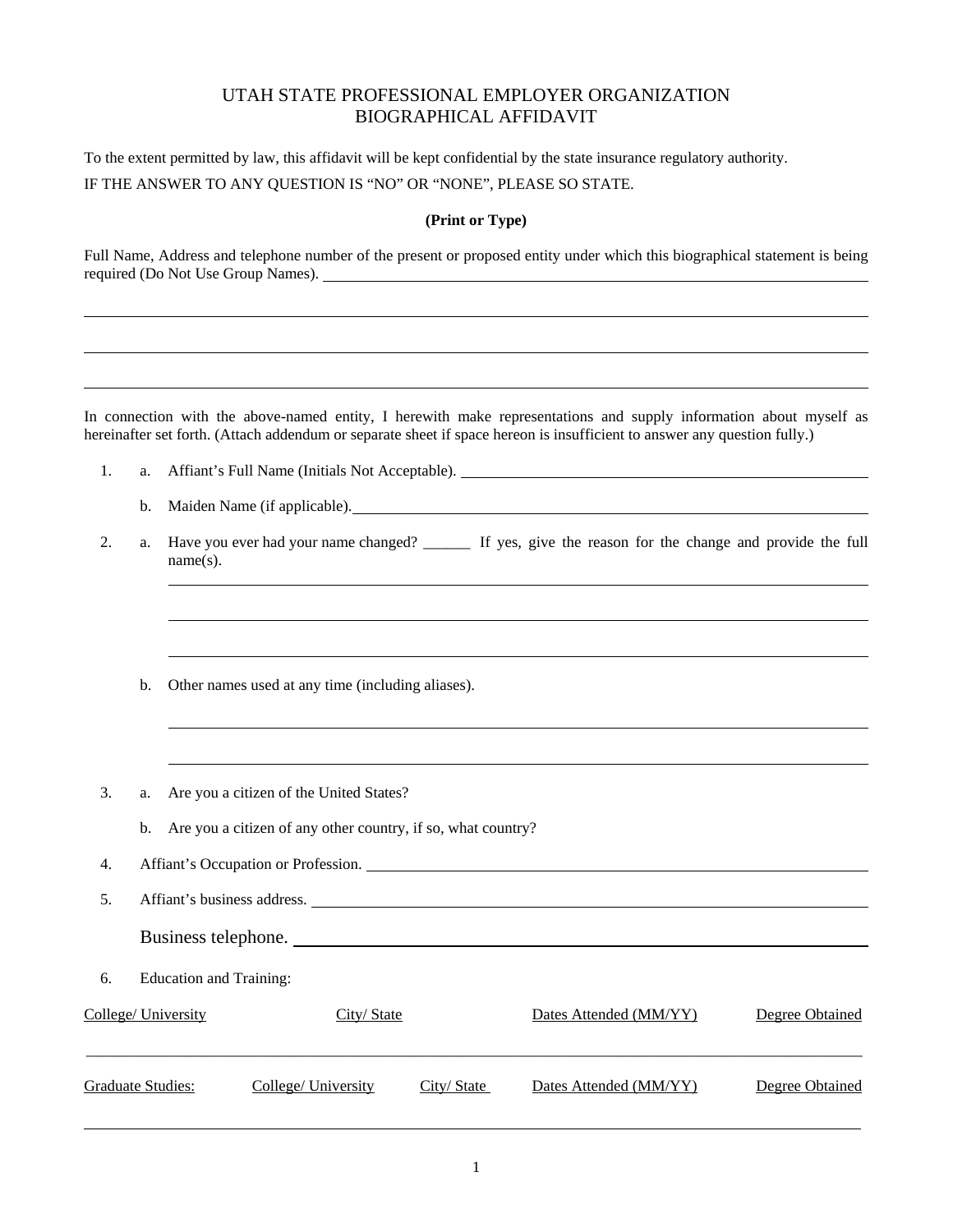| <b>Other Training: Name</b> |                                                                 | City/State |                                                                                                                                                                                                                                           | Dates Attended (MM/YY)                                                                                           | Degree/Certification Obtained                                                                                                                                                                                                      |  |  |  |
|-----------------------------|-----------------------------------------------------------------|------------|-------------------------------------------------------------------------------------------------------------------------------------------------------------------------------------------------------------------------------------------|------------------------------------------------------------------------------------------------------------------|------------------------------------------------------------------------------------------------------------------------------------------------------------------------------------------------------------------------------------|--|--|--|
| (Note:                      | Supplemental Information.)                                      |            | If affiant attended a foreign school, please provide full address and telephone number of the college/university. If<br>applicable, provide the foreign student Identification Number in the space provided in the Biographical Affidavit |                                                                                                                  |                                                                                                                                                                                                                                    |  |  |  |
| 7.                          | List of memberships in professional societies and associations. |            |                                                                                                                                                                                                                                           |                                                                                                                  |                                                                                                                                                                                                                                    |  |  |  |
|                             | Name of<br>Society/Association                                  |            | <b>Contact Name</b>                                                                                                                                                                                                                       | Address of<br>Society/Association                                                                                | Telephone Number<br>of Society/Association                                                                                                                                                                                         |  |  |  |
|                             |                                                                 |            |                                                                                                                                                                                                                                           |                                                                                                                  |                                                                                                                                                                                                                                    |  |  |  |
| 8.                          |                                                                 |            |                                                                                                                                                                                                                                           |                                                                                                                  |                                                                                                                                                                                                                                    |  |  |  |
| 9.                          |                                                                 |            |                                                                                                                                                                                                                                           | officerships). Please list the most recent first. Attach additional pages if the space provided is insufficient. | List complete employment record for the past ten (10) years, whether compensated or otherwise (up to and including<br>present jobs, positions, partnerships, owner of an entity, administrator, manager, operator, directorates or |  |  |  |
|                             | Beginning/Ending                                                |            |                                                                                                                                                                                                                                           |                                                                                                                  |                                                                                                                                                                                                                                    |  |  |  |
|                             |                                                                 |            |                                                                                                                                                                                                                                           |                                                                                                                  |                                                                                                                                                                                                                                    |  |  |  |
|                             |                                                                 |            |                                                                                                                                                                                                                                           |                                                                                                                  |                                                                                                                                                                                                                                    |  |  |  |
|                             |                                                                 |            |                                                                                                                                                                                                                                           |                                                                                                                  |                                                                                                                                                                                                                                    |  |  |  |
|                             | Beginning/Ending                                                |            |                                                                                                                                                                                                                                           |                                                                                                                  |                                                                                                                                                                                                                                    |  |  |  |
|                             |                                                                 |            |                                                                                                                                                                                                                                           |                                                                                                                  |                                                                                                                                                                                                                                    |  |  |  |
|                             |                                                                 |            |                                                                                                                                                                                                                                           |                                                                                                                  |                                                                                                                                                                                                                                    |  |  |  |
|                             |                                                                 |            |                                                                                                                                                                                                                                           |                                                                                                                  |                                                                                                                                                                                                                                    |  |  |  |
|                             | Beginning/Ending                                                |            |                                                                                                                                                                                                                                           |                                                                                                                  |                                                                                                                                                                                                                                    |  |  |  |
|                             |                                                                 |            |                                                                                                                                                                                                                                           |                                                                                                                  |                                                                                                                                                                                                                                    |  |  |  |
|                             |                                                                 |            |                                                                                                                                                                                                                                           |                                                                                                                  |                                                                                                                                                                                                                                    |  |  |  |
|                             |                                                                 |            |                                                                                                                                                                                                                                           |                                                                                                                  |                                                                                                                                                                                                                                    |  |  |  |
|                             | Beginning/Ending                                                |            |                                                                                                                                                                                                                                           |                                                                                                                  |                                                                                                                                                                                                                                    |  |  |  |
|                             |                                                                 |            |                                                                                                                                                                                                                                           |                                                                                                                  |                                                                                                                                                                                                                                    |  |  |  |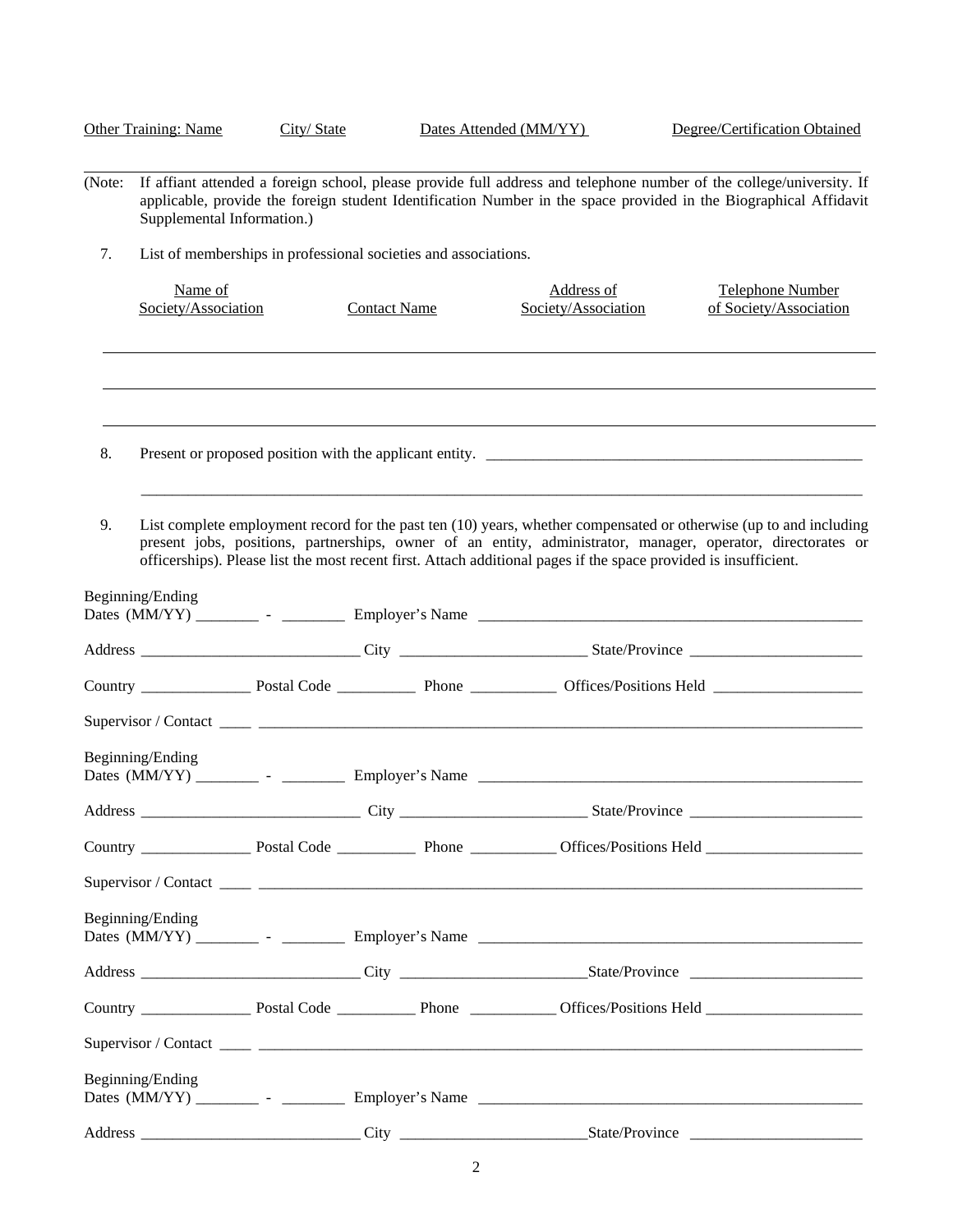| 10. | a.                                                                                                                                                                                                          |                                                                                                                                                                                 |  | Have you ever been in a position which required a fidelity bond? __________ If any claims were made on the |                                                                                                                                                                                                                                                                                                                                                                                                                                                                                                    |  |
|-----|-------------------------------------------------------------------------------------------------------------------------------------------------------------------------------------------------------------|---------------------------------------------------------------------------------------------------------------------------------------------------------------------------------|--|------------------------------------------------------------------------------------------------------------|----------------------------------------------------------------------------------------------------------------------------------------------------------------------------------------------------------------------------------------------------------------------------------------------------------------------------------------------------------------------------------------------------------------------------------------------------------------------------------------------------|--|
|     | b.                                                                                                                                                                                                          |                                                                                                                                                                                 |  |                                                                                                            | Have you ever been denied an individual or position schedule fidelity bond, or had a bond canceled or revoked?<br>If yes, give details.                                                                                                                                                                                                                                                                                                                                                            |  |
| 11. |                                                                                                                                                                                                             | the space provided is insufficient.                                                                                                                                             |  |                                                                                                            | List any professional, occupational and vocational licenses (including licenses to sell securities) issued by any public<br>or governmental licensing agency or regulatory authority or licensing authority that you presently hold or have held<br>in the past. For any non-insurance regulatory issuer, identify and provide the name, address and telephone number of<br>the licensing authority or regulatory body having jurisdiction over the license (s) issued. Attach additional pages if |  |
|     |                                                                                                                                                                                                             |                                                                                                                                                                                 |  |                                                                                                            |                                                                                                                                                                                                                                                                                                                                                                                                                                                                                                    |  |
|     |                                                                                                                                                                                                             |                                                                                                                                                                                 |  |                                                                                                            |                                                                                                                                                                                                                                                                                                                                                                                                                                                                                                    |  |
|     |                                                                                                                                                                                                             |                                                                                                                                                                                 |  |                                                                                                            |                                                                                                                                                                                                                                                                                                                                                                                                                                                                                                    |  |
|     |                                                                                                                                                                                                             |                                                                                                                                                                                 |  |                                                                                                            |                                                                                                                                                                                                                                                                                                                                                                                                                                                                                                    |  |
|     |                                                                                                                                                                                                             |                                                                                                                                                                                 |  |                                                                                                            |                                                                                                                                                                                                                                                                                                                                                                                                                                                                                                    |  |
|     |                                                                                                                                                                                                             |                                                                                                                                                                                 |  |                                                                                                            |                                                                                                                                                                                                                                                                                                                                                                                                                                                                                                    |  |
|     |                                                                                                                                                                                                             |                                                                                                                                                                                 |  |                                                                                                            |                                                                                                                                                                                                                                                                                                                                                                                                                                                                                                    |  |
|     |                                                                                                                                                                                                             |                                                                                                                                                                                 |  |                                                                                                            |                                                                                                                                                                                                                                                                                                                                                                                                                                                                                                    |  |
|     |                                                                                                                                                                                                             |                                                                                                                                                                                 |  |                                                                                                            |                                                                                                                                                                                                                                                                                                                                                                                                                                                                                                    |  |
|     |                                                                                                                                                                                                             | Non-insurance Regulatory Phone Number (if known)                                                                                                                                |  |                                                                                                            |                                                                                                                                                                                                                                                                                                                                                                                                                                                                                                    |  |
| 12. | a.                                                                                                                                                                                                          | public administrative, or governmental licensing agency?                                                                                                                        |  |                                                                                                            | In responding to the following, if the record has been sealed or expunged, and the affiant has personally<br>verified that the record was sealed or expunged, an affiant may respond "no" to the question. Have you ever:<br>Been refused an occupational, professional, or vocational license or permit by any regulatory authority, or any                                                                                                                                                       |  |
|     | b.                                                                                                                                                                                                          | Had any occupational, professional, or vocational license or permit you hold or have held, been subject to any<br>judicial, administrative, regulatory, or disciplinary action? |  |                                                                                                            |                                                                                                                                                                                                                                                                                                                                                                                                                                                                                                    |  |
|     | Been placed on probation or had a fine levied against you or your occupational, professional, or vocational<br>c.<br>license or permit in any judicial, administrative, regulatory, or disciplinary action? |                                                                                                                                                                                 |  |                                                                                                            |                                                                                                                                                                                                                                                                                                                                                                                                                                                                                                    |  |

d. Been charged with, or indicted for, any criminal offense(s) other than civil traffic offenses? \_\_\_\_\_\_\_\_\_\_\_\_\_\_\_

\_\_\_\_\_\_\_\_\_\_\_\_\_\_\_\_\_\_\_\_\_\_\_\_\_\_\_\_\_\_\_\_\_\_\_\_\_\_\_\_\_\_\_\_\_\_\_\_\_\_\_\_\_\_\_\_\_\_\_\_\_\_\_\_\_\_\_\_\_\_\_\_\_\_\_\_\_\_\_\_\_\_\_\_\_\_\_\_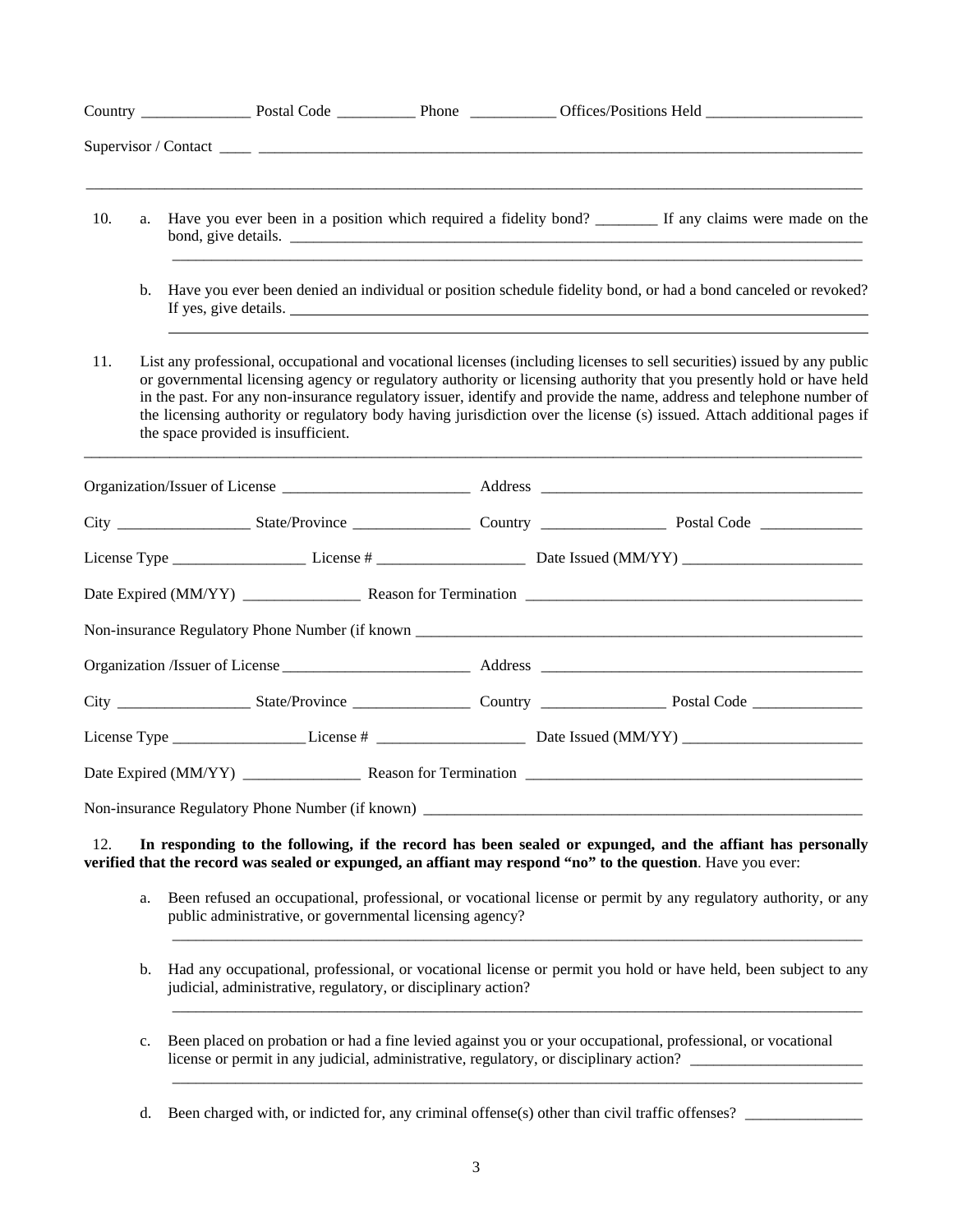- e. Pled guilty, or nolo contendere, or been convicted of, any criminal offense(s) other than civil traffic offenses?
- f. Had adjudication of guilt withheld, had a sentence imposed or suspended, had pronouncement of a sentence suspended, or been pardoned, fined, or placed on probation, for any criminal offense(s) other than civil traffic offenses?

\_\_\_\_\_\_\_\_\_\_\_\_\_\_\_\_\_\_\_\_\_\_\_\_\_\_\_\_\_\_\_\_\_\_\_\_\_\_\_\_\_\_\_\_\_\_\_\_\_\_\_\_\_\_\_\_\_\_\_\_\_\_\_\_\_\_\_\_\_\_\_\_\_\_\_\_\_\_\_\_\_\_\_\_\_\_\_\_

 g. Been subject to a cease and desist letter or order, or enjoined, either temporarily or permanently, in any judicial, administrative, regulatory, or disciplinary action, from violating any federal, state law or law of another country regulating the business of insurance, securities or banking, or from carrying out any particular practice or practices in the course of the business of insurance, securities or banking?

\_\_\_\_\_\_\_\_\_\_\_\_\_\_\_\_\_\_\_\_\_\_\_\_\_\_\_\_\_\_\_\_\_\_\_\_\_\_\_\_\_\_\_\_\_\_\_\_\_\_\_\_\_\_\_\_\_\_\_\_\_\_\_\_\_\_\_\_\_\_\_\_\_\_\_\_\_\_\_\_\_\_\_\_\_\_\_\_

- h. Been, within the last ten (10) years, a party to any civil action involving dishonesty, breach of trust, or a financial dispute?
- i. Had a finding made by the Comptroller of any state or the Federal Government that you have violated any provisions of small loan laws, banking or trust company laws, or credit union laws, or that you have violated any rule or regulation lawfully made by the Comptroller of any state or the Federal Government?
- j. Had a lien or foreclosure action filed against you or any entity while you were associated with that entity?

If the response to any question above is answered "Yes", please provide details including dates, locations, disposition, etc. Attach a copy of the complaint and filed adjudication or settlement as appropriate.

\_\_\_\_\_\_\_\_\_\_\_\_\_\_\_\_\_\_\_\_\_\_\_\_\_\_\_\_\_\_\_\_\_\_\_\_\_\_\_\_\_\_\_\_\_\_\_\_\_\_\_\_\_\_\_\_\_\_\_\_\_\_\_\_\_\_\_\_\_\_\_\_\_\_\_\_\_\_\_\_\_\_\_\_\_\_\_\_\_\_\_\_

\_\_\_\_\_\_\_\_\_\_\_\_\_\_\_\_\_\_\_\_\_\_\_\_\_\_\_\_\_\_\_\_\_\_\_\_\_\_\_\_\_\_\_\_\_\_\_\_\_\_\_\_\_\_\_\_\_\_\_\_\_\_\_\_\_\_\_\_\_\_\_\_\_\_\_\_\_\_\_\_\_\_\_\_\_\_\_\_\_\_\_\_

 $\overline{\phantom{a}}$  ,  $\overline{\phantom{a}}$  ,  $\overline{\phantom{a}}$  ,  $\overline{\phantom{a}}$  ,  $\overline{\phantom{a}}$  ,  $\overline{\phantom{a}}$  ,  $\overline{\phantom{a}}$  ,  $\overline{\phantom{a}}$  ,  $\overline{\phantom{a}}$  ,  $\overline{\phantom{a}}$  ,  $\overline{\phantom{a}}$  ,  $\overline{\phantom{a}}$  ,  $\overline{\phantom{a}}$  ,  $\overline{\phantom{a}}$  ,  $\overline{\phantom{a}}$  ,  $\overline{\phantom{a}}$ 

 13. List any **insurance** entity subject to regulation by an insurance regulatory authority that you control directly or indirectly. The term "control" (including the terms "controlling," "controlled by" and "under common control with") means the possession, direct or indirect, of the power to direct or cause the direction of the management and policies of a person, whether through the ownership of voting securities, by contract other than a commercial contract for goods or non-management services, or otherwise, unless the power is the result of an official position with or corporate office held by the person. Control shall be presumed to exist if any person, directly or indirectly, owns, controls, holds with the power to vote, or holds proxies representing, ten percent (10%) or more of the voting securities of any other person.

If any of the stock is pledged or hypothecated in any way, give details.

 14. Do [Will] you or members of your immediate family individually or cumulatively subscribe to or own, beneficially or of record, 10% or more of the outstanding shares of stock of any **insurance** entity subject to regulation by an insurance regulatory authority, or its affiliates? An "affiliate" of, or person "affiliated" with, a specific person, is a person that directly, or indirectly through one or more intermediaries, controls, or is controlled by, or is under common control with, the person specified. If the answer is "Yes", please identify the company or companies in which the cumulative stock holdings represent 10% or more of the outstanding voting securities.

\_\_\_\_\_\_\_\_\_\_\_\_\_\_\_\_\_\_\_\_\_\_\_\_\_\_\_\_\_\_\_\_\_\_\_\_\_\_\_\_\_\_\_\_\_\_\_\_\_\_\_\_\_\_\_\_\_\_\_\_\_\_\_\_\_\_\_\_\_\_\_\_\_\_\_\_\_\_\_\_\_\_\_\_\_\_\_\_\_\_\_\_

\_\_\_\_\_\_\_\_\_\_\_\_\_\_\_\_\_\_\_\_\_\_\_\_\_\_\_\_\_\_\_\_\_\_\_\_\_\_\_\_\_\_\_\_\_\_\_\_\_\_\_\_\_\_\_\_\_\_\_\_\_\_\_\_\_\_\_\_\_\_\_\_\_\_\_\_\_\_\_\_\_\_\_\_\_\_\_\_\_\_\_\_

\_\_\_\_\_\_\_\_\_\_\_\_\_\_\_\_\_\_\_\_\_\_\_\_\_\_\_\_\_\_\_\_\_\_\_\_\_\_\_\_\_\_\_\_\_\_\_\_\_\_\_\_\_\_\_\_\_\_\_\_\_\_\_\_\_\_\_\_\_\_\_\_\_\_\_\_\_\_\_\_\_\_\_\_\_\_\_\_\_\_\_\_

If any of the shares of stock are pledged or hypothecated in any way, give details.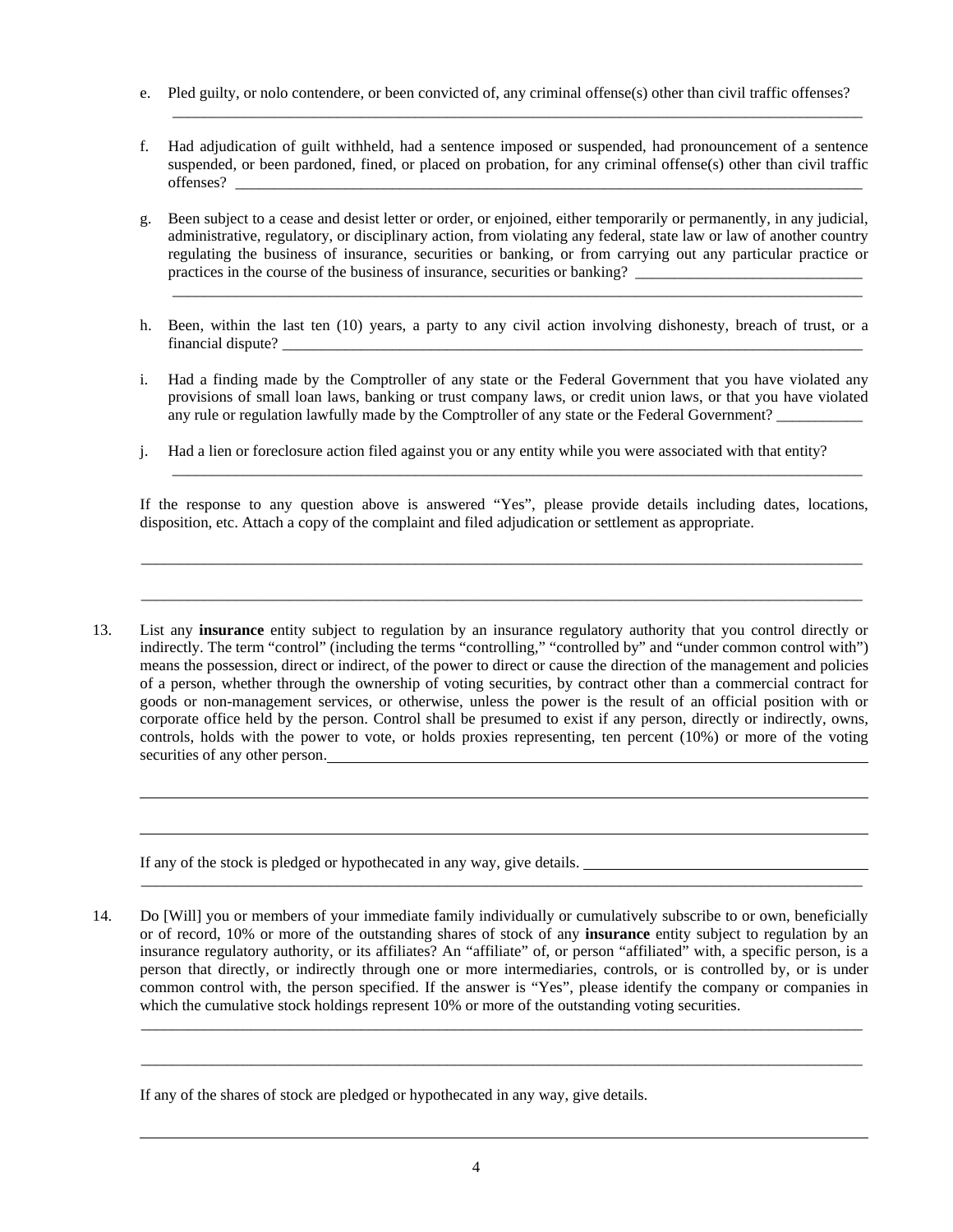- 15. Have you ever been adjudged a bankrupt? \_\_\_\_\_\_\_\_ If yes, provide details \_\_\_\_\_\_\_\_\_\_\_\_\_\_\_\_\_\_\_\_\_\_\_\_\_\_\_\_\_\_\_
- 16. To your knowledge has any company or entity for which you were an officer or director, trustee, investment committee member, key management employee or controlling stockholder, had any of the following events occur while you served in such capacity? If yes, please indicate and give details. When responding to questions (b) and (c) affiant should also include any events within twelve (12) months after his or her departure from the entity.
	- a. Been refused a permit, license, or certificate of authority by any regulatory authority, or Governmentallicensing agency? \_

\_\_\_\_\_\_\_\_\_\_\_\_\_\_\_\_\_\_\_\_\_\_\_\_\_\_\_\_\_\_\_\_\_\_\_\_\_\_\_\_\_\_\_\_\_\_\_\_\_\_\_\_\_\_\_\_\_\_\_\_\_\_\_\_\_\_\_\_\_\_\_\_\_\_\_\_\_\_\_\_\_\_\_\_\_\_\_\_\_\_\_\_

 b. Had its permit, license, or certificate of authority suspended, revoked, canceled, non-renewed, or subjected to any judicial, administrative, regulatory, or disciplinary action (including rehabilitation, liquidation, receivership, conservatorship, federal bankruptcy proceeding, state insolvency, supervision or any other similar proceeding)?

 $\overline{\phantom{a}}$  ,  $\overline{\phantom{a}}$  ,  $\overline{\phantom{a}}$  ,  $\overline{\phantom{a}}$  ,  $\overline{\phantom{a}}$  ,  $\overline{\phantom{a}}$  ,  $\overline{\phantom{a}}$  ,  $\overline{\phantom{a}}$  ,  $\overline{\phantom{a}}$  ,  $\overline{\phantom{a}}$  ,  $\overline{\phantom{a}}$  ,  $\overline{\phantom{a}}$  ,  $\overline{\phantom{a}}$  ,  $\overline{\phantom{a}}$  ,  $\overline{\phantom{a}}$  ,  $\overline{\phantom{a}}$ 

- c. Been placed on probation or had a fine levied against it or against its permit, license, or certificate of authority in any civil, criminal, administrative, regulatory, or disciplinary action? \_\_\_\_\_\_\_\_\_\_\_\_\_\_\_\_\_\_\_\_\_\_\_\_\_\_\_\_\_\_\_\_\_\_
- Note: If an affiant has any doubt about the accuracy of an answer, the question should be answered in the positive and an explanation provided.

Dated and signed this \_\_\_\_\_\_\_\_\_\_ day of \_\_\_\_\_ 20 at \_\_\_\_\_\_\_\_\_\_\_\_\_\_\_\_\_\_\_\_\_\_ I hereby certify under penalty of perjury that I am acting on my own behalf, and that the foregoing statements are true and correct to the best of my knowledge and belief.

\_\_\_\_\_\_\_\_\_\_\_\_\_\_\_\_\_\_\_\_\_\_\_\_\_\_\_\_\_\_\_\_\_\_\_\_\_\_\_\_\_\_\_\_\_\_ \_\_\_\_\_\_\_\_\_\_\_\_\_\_\_\_\_\_\_\_\_\_\_\_\_\_\_\_\_\_\_\_\_\_\_

(Signature of Affiant) Date